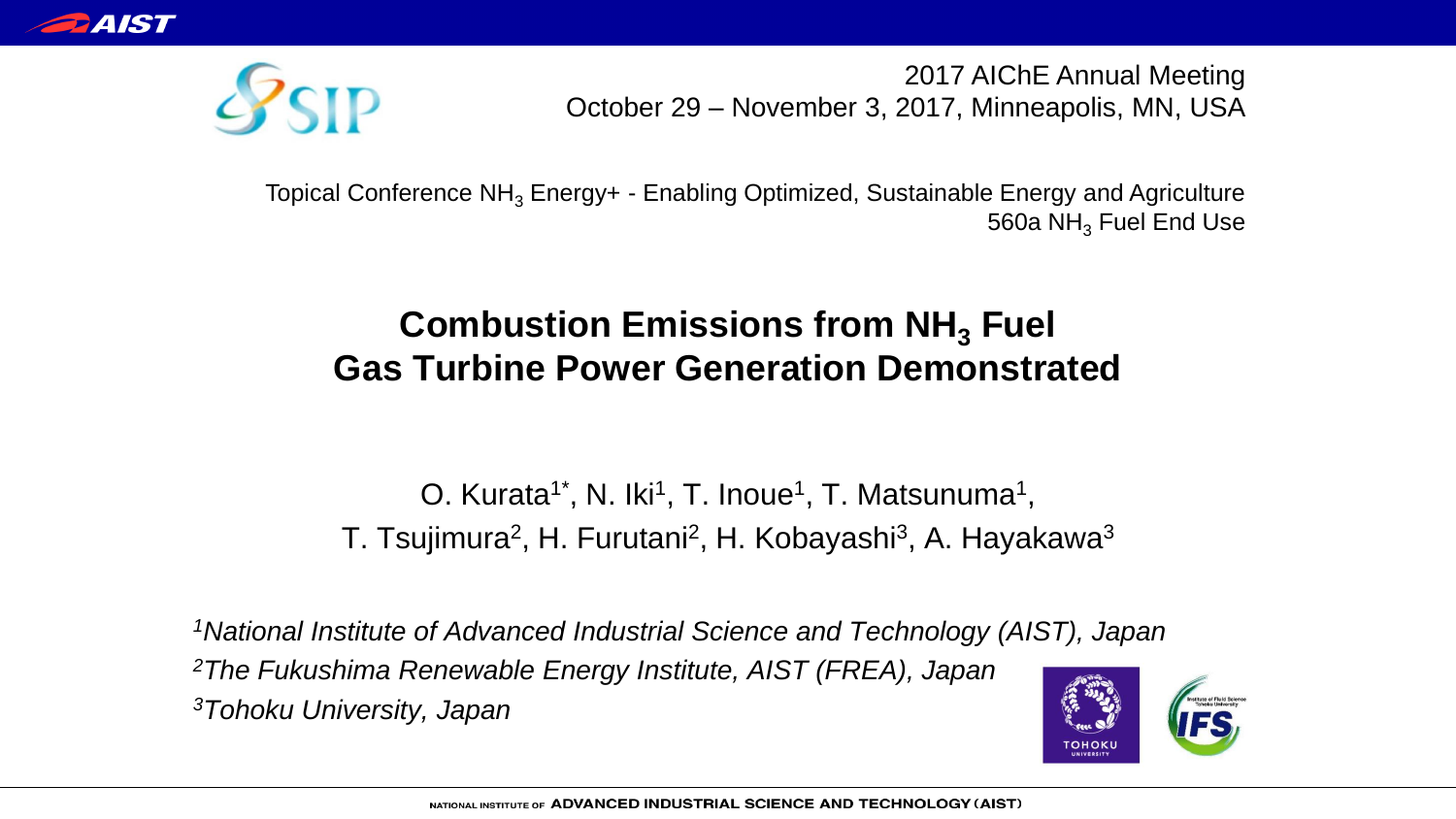

## $NH<sub>3</sub>$  as a hydrogen energy carrier



- To protect against global warming, a massive influx of renewable energy is expected.
- Although hydrogen is a renewable media, its storage and transportation in large quantity has some problems.
- Ammonia, however, is a hydrogen energy carrier and carbon-free fuel, and its storage and transportation technology is already established.
- As ammonia utilization, ammonia combustion and ammonia fuel cell are expected.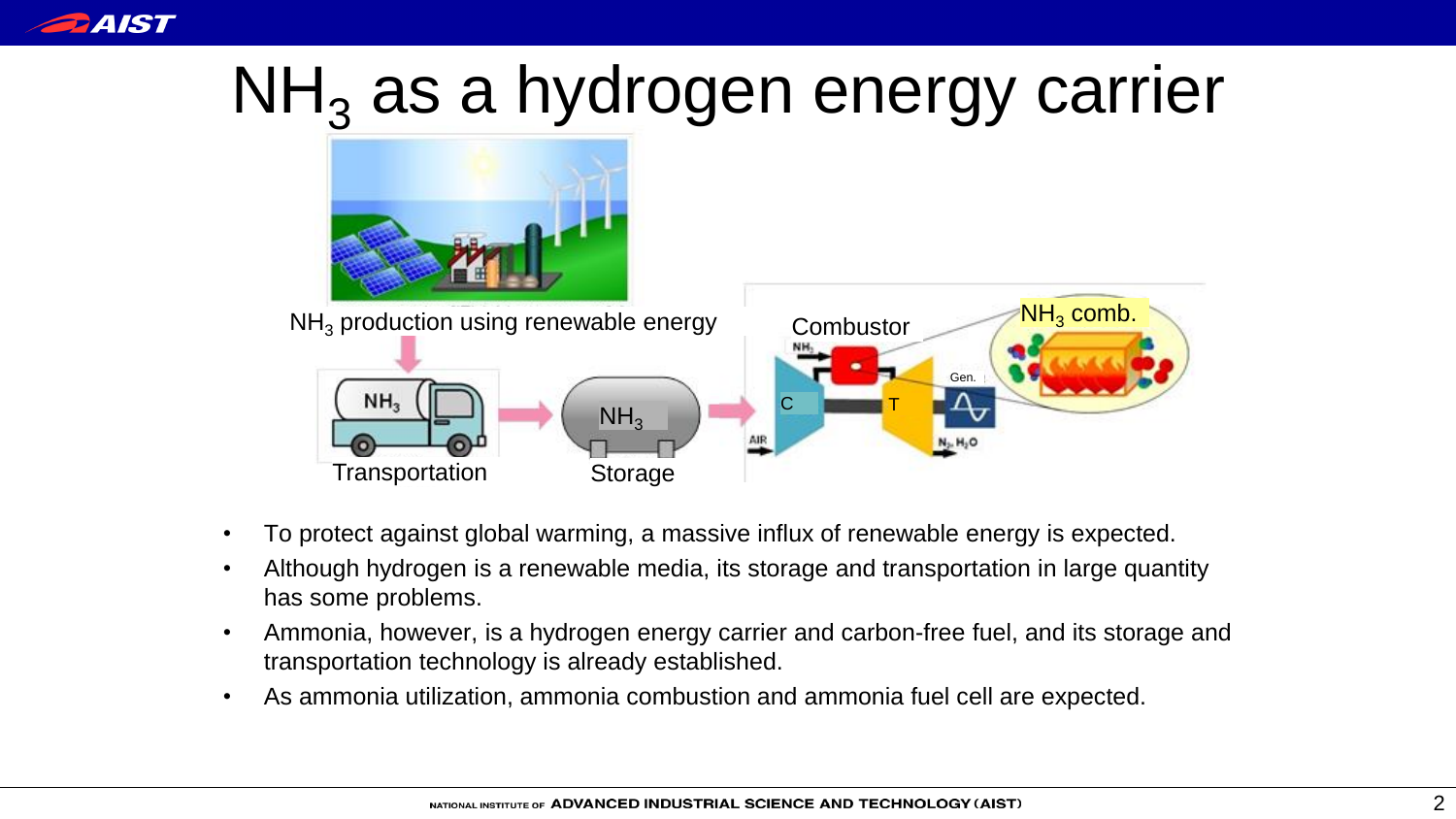

## NH<sub>3</sub>-air combustion





Solar model T-350 engine (Solar, *Final Technical Report*, DA-44-009-AMC-824, 1968)

- NH<sub>3</sub>-air combustion is difficult because the laminar burning velocity is much lower than that of conventional hydrocarbon fuels.
- In 1967, Pratt examined an NH<sub>3</sub>-fired gas-turbine combustor, and concluded that combustion efficiencies were unacceptably low.
- Verkamp showed that the pre-cracking of  $NH<sub>3</sub>$  and the additives improved the flame stability
- Because of those difficulties, the research and development of NH<sub>3</sub>-fueled gas turbines were abandoned, and it has not been retried until recently.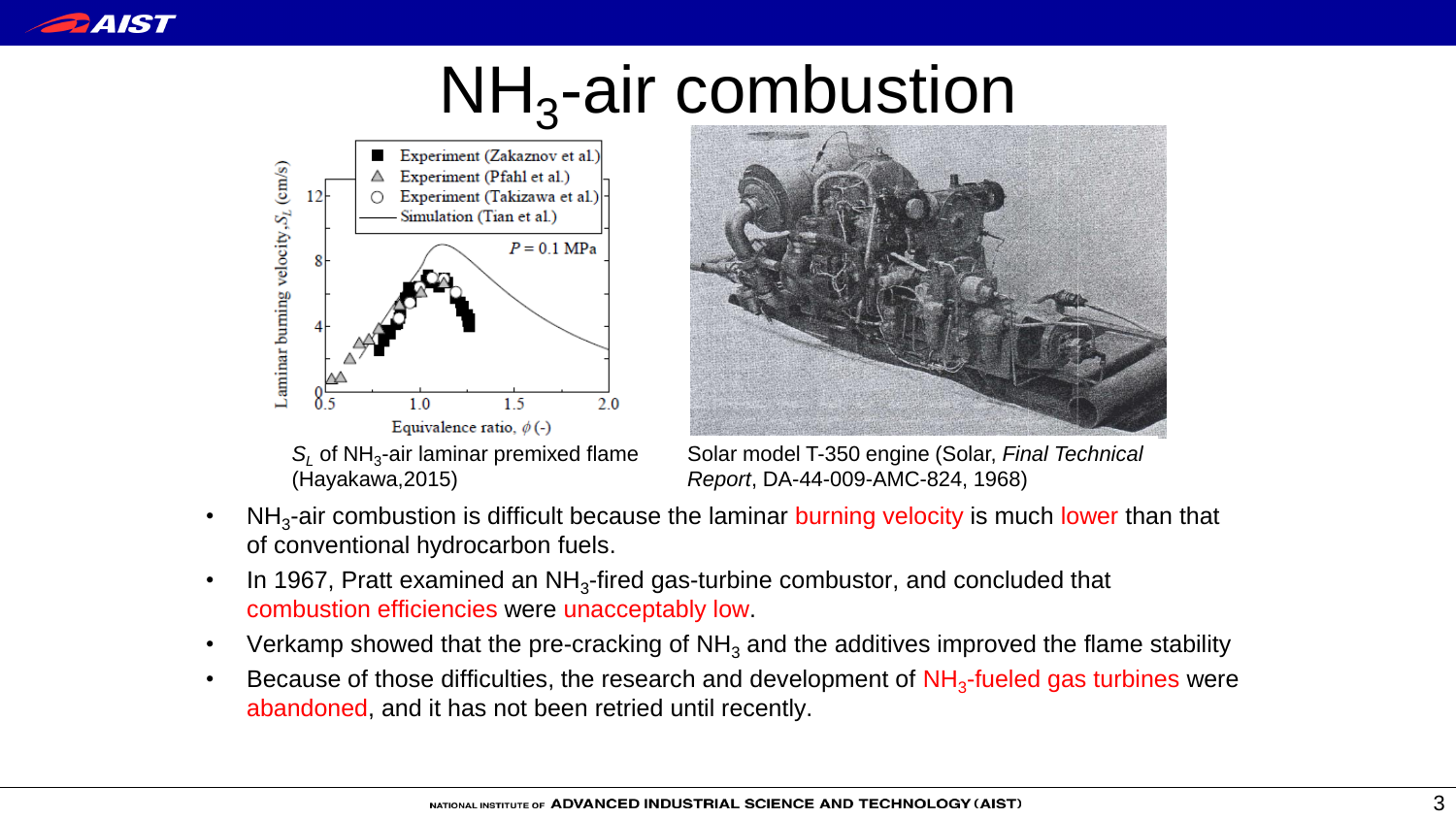

### Recent work of  $NH<sub>3</sub>$  fueled gas turbine



NH<sub>3</sub>-air combustion gas turbine (Evans, 2013) institute (AIST)



NH<sub>3</sub>-kerosene-air micro gas turbine in our

- Recent demand for hydrogen energy carrier revives the interest of  $NH<sub>3</sub>$  fuel.
- Evans proposed NH<sub>3</sub>-air combustion gas turbine using pre-cracked NH<sub>3</sub>.
- Valera tested  $NH<sub>3</sub>$ -CH<sub>4</sub>-air gas turbine combustors.
- AIST successfully performed ammonia-kerosene co-fired gas turbine power generation in 2014, and ammonia-fired gas turbine power generation in 2015.
- AIST plans developing a low NOx combustor using combustor test rig.
- Since emission characteristics of test rig combustor differ from that of gas turbine, emission data of gas turbine re-characterized with the other parameters is needed.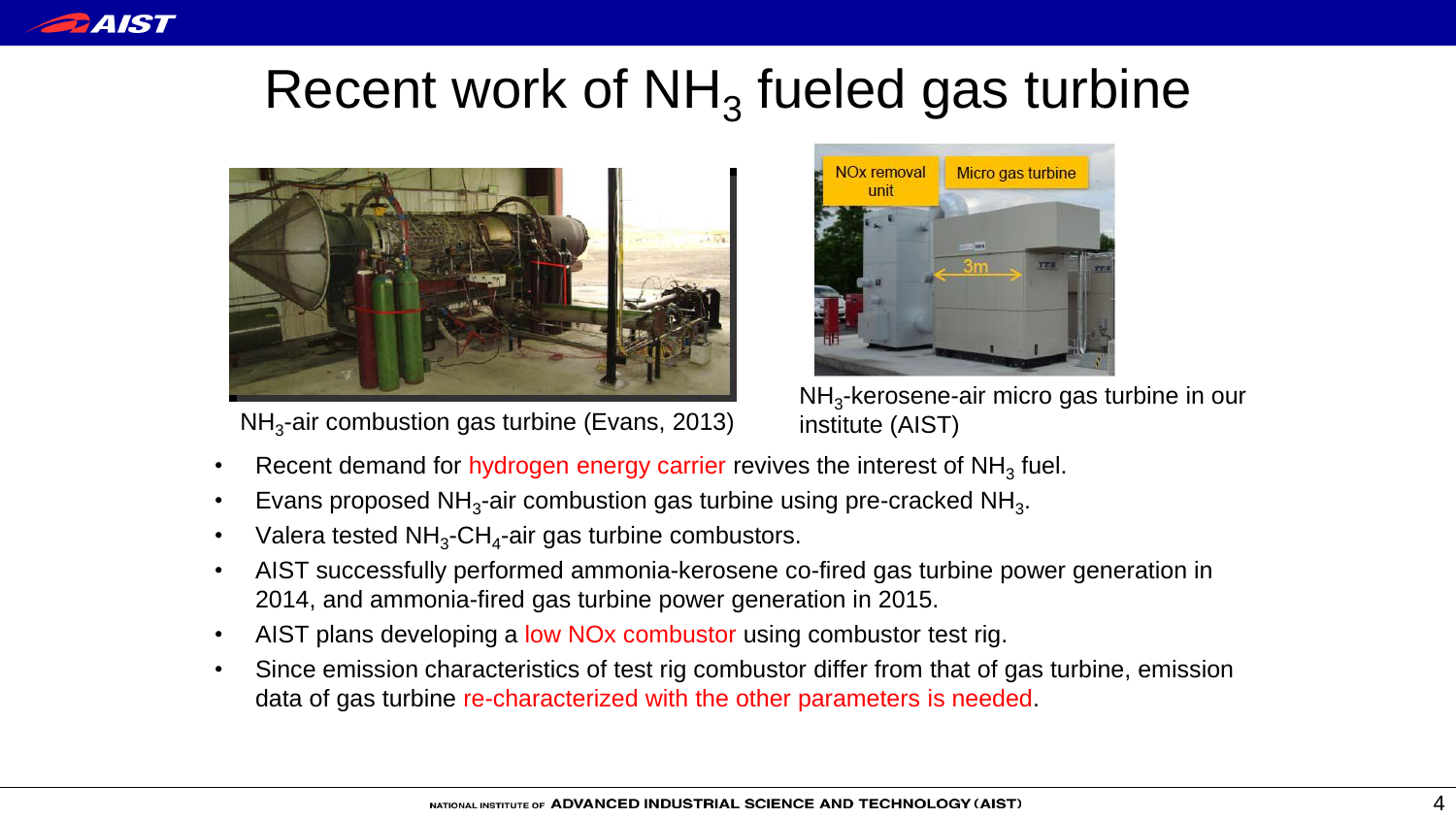

## Emissions of  $NH<sub>3</sub>$  and NOx



- In the case of NH<sub>3</sub>-air combustion, most products are N<sub>2</sub> and H<sub>2</sub>O.
- Small amounts of  $NH<sub>3</sub>$  and NO are detected as pollutant emissions.
- If the emission of unburnt  $NH<sub>3</sub>$  increases, combustion efficiency decreases; this is prone to occur because the laminar burning velocity of  $NH<sub>3</sub>$ -air pre-mixture is very low. Combustion efficiency had been unacceptably low in the 1960s.
- In order to improve combustion efficiency, unburnt  $NH<sub>3</sub>$  must be minimized.
- The emission of NOx is thought to increase because  $NH<sub>3</sub>$  is the source of fuel-NO.
- A small amount of  $NH<sub>3</sub>$  has been used for additives to study combustion chemistry of NOx formation.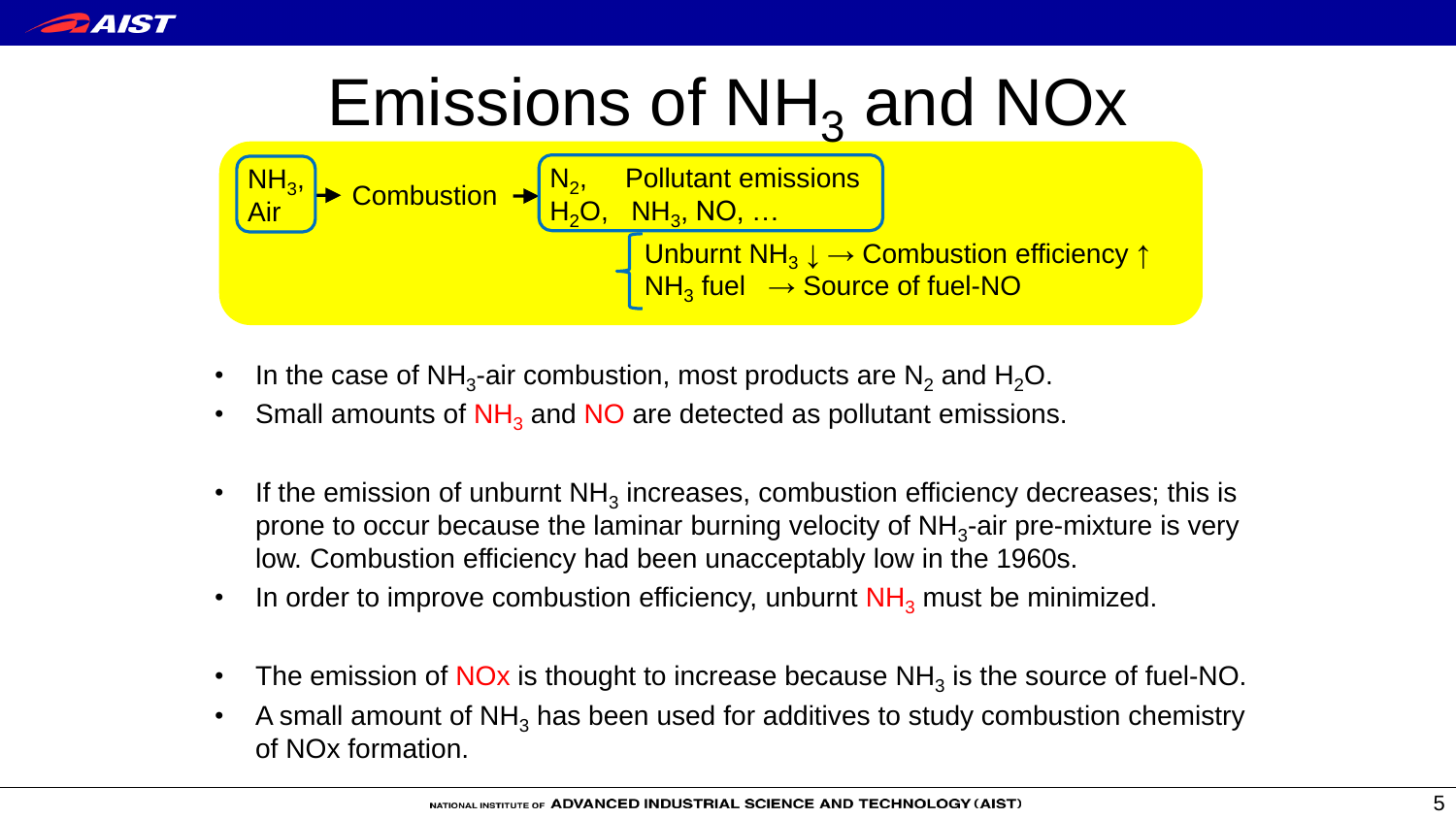

#### Gas turbine power generation demonstrated



• The demonstration facility consists of an NH $_{\rm 3}$  fuel-supply system,  $NH<sub>3</sub>$  gas compressor, 50 kWe-class micro gas turbine, SCR NOxreduction apparatus, and loading equipment.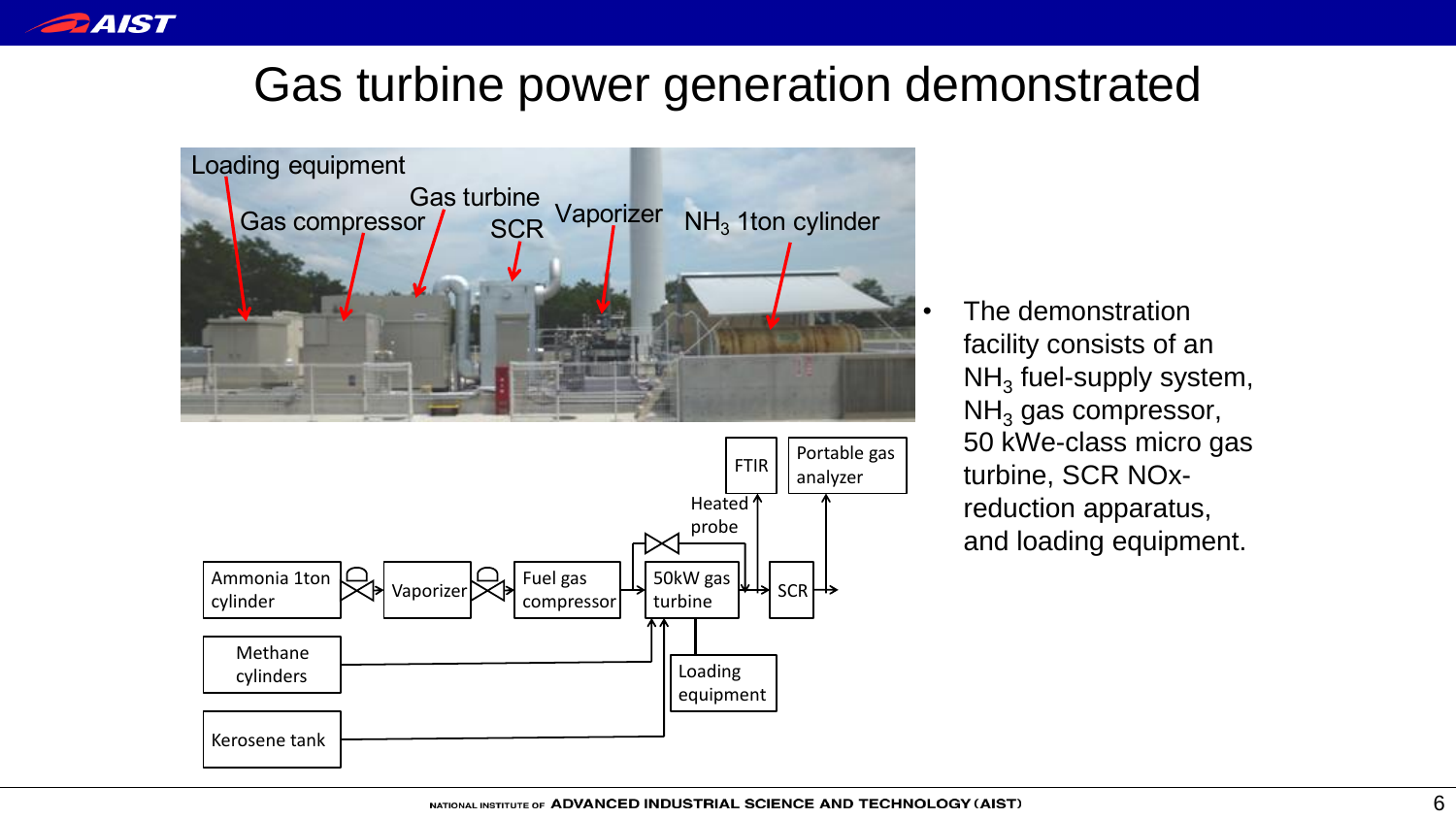

## Regenerator-heated gas turbine



- Micro gas turbines utilize a regenerative heat exchanger to improve the thermal efficiency of the gas turbine cycle.
- Regenerative heat exchangers transfer exhaust heat after the turbine into combustion air after the compressor.
- Thus, the combustor inlet temperature increases to around 500 °C.
- This high combustor inlet temperature enhances the flame stability of NH<sub>3</sub>-air combustion and reduces the unburnt  $NH<sub>3</sub>$ .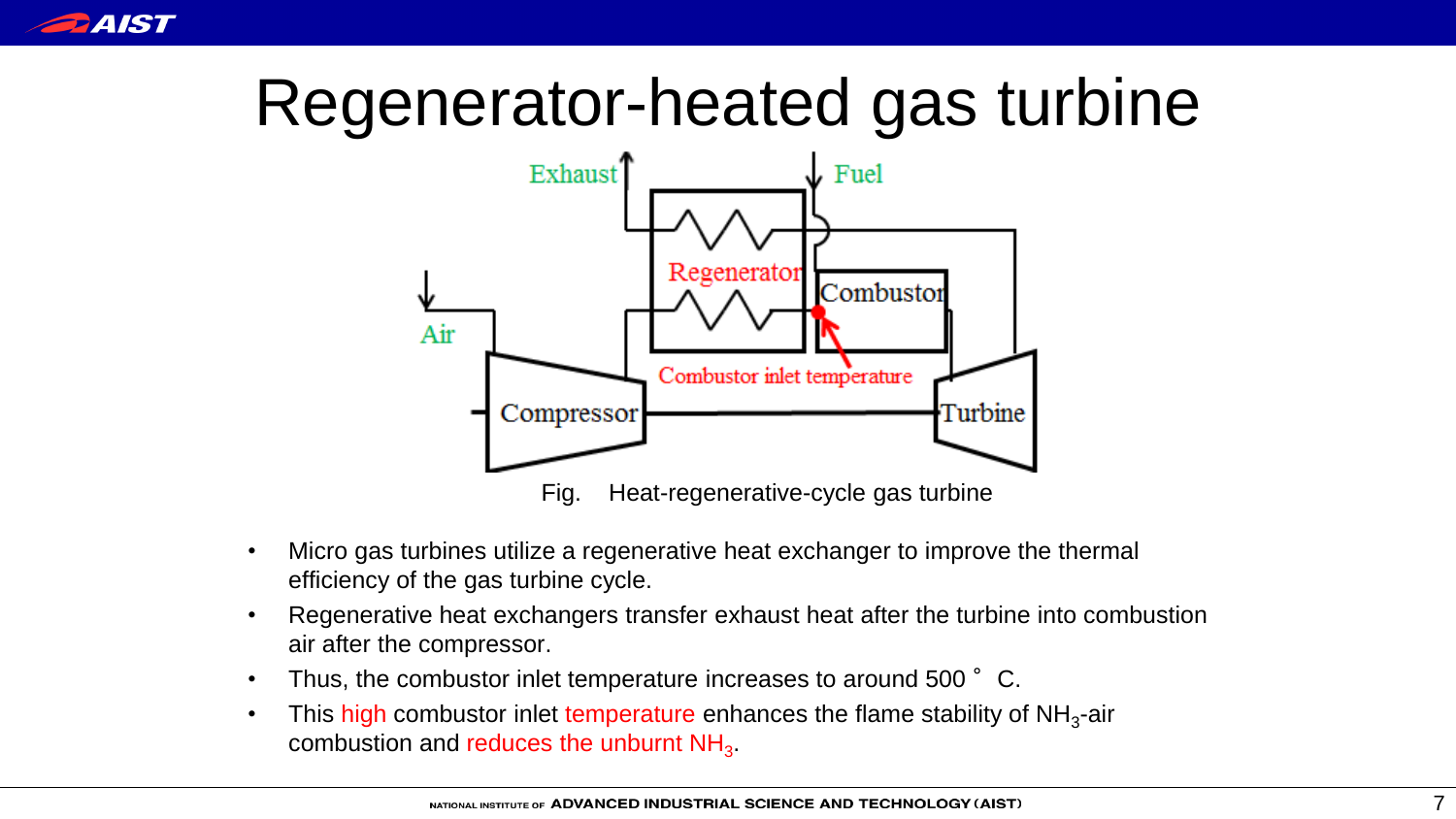

### **Combustor**



- A diffusion-type combustor was employed with the expectation of realizing a higher flame stability.
- $NH<sub>3</sub>$  gas was injected from 12 holes located around the kerosene injector, and an air swirler was positioned around the  $NH<sub>3</sub>$  gas-injection holes.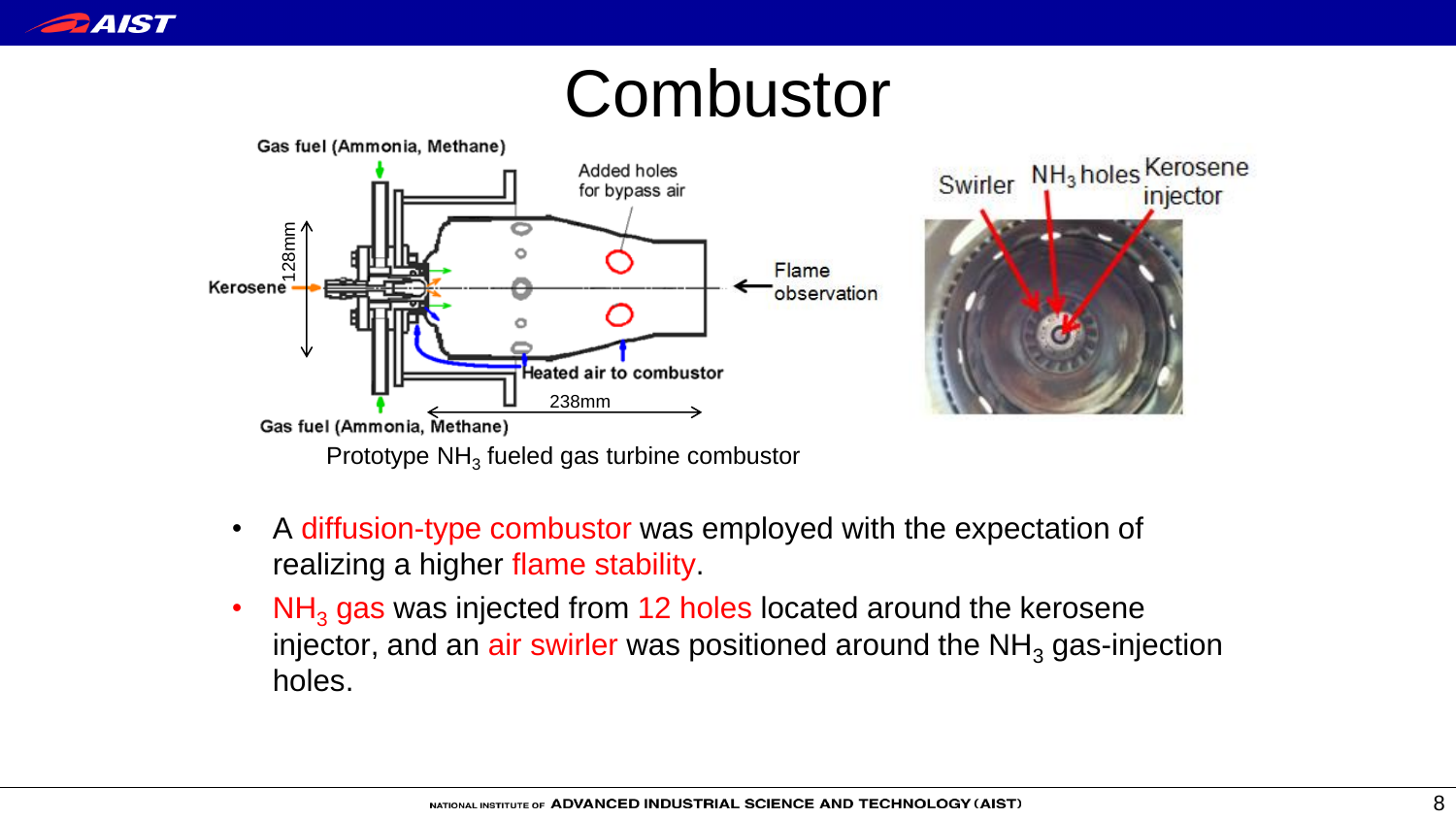

## Emission after SCR



- NOx reduction equipment using SCR was placed after the micro gas turbine.
- The NH<sub>3</sub> addition to the SCR for NOx reduction was carried out in the piping, after the micro gas turbine combustor.
- Although NO<sub>x</sub> emission after the micro gas turbine combustor is sufficiently high, the SCR NOx reduction equipment can reduce it below the regulation limit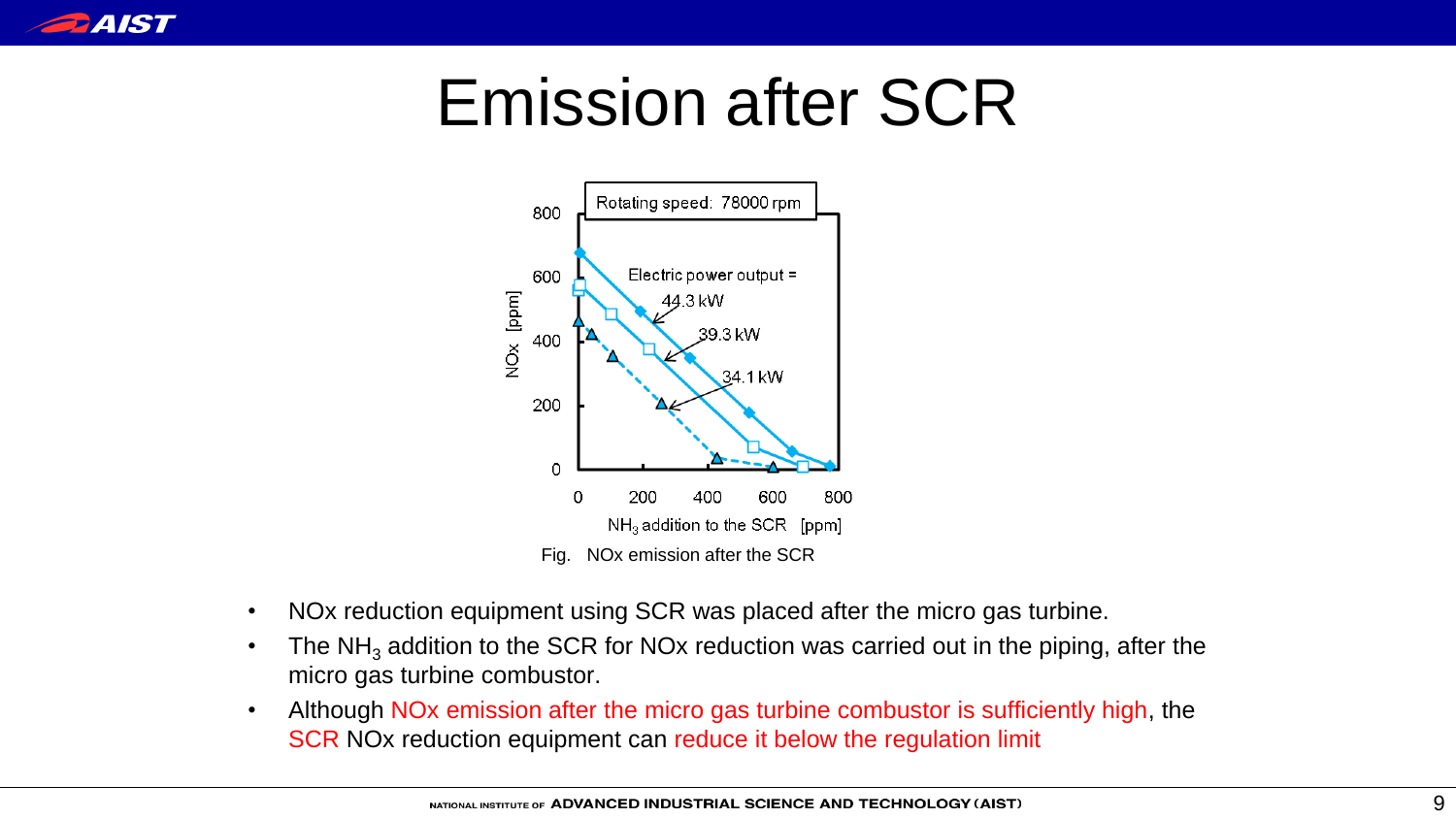

### Combustion emissions from gas turbine

- Although NOx emission after SCR is below the regulation limit, the NOx emission from a micro gas turbine combustor is so high that it requires a large-size SCR.
- If a low NOx combustion method is developed, the size of the facility could be reduced.
- In order to achieve low NOx combustion, a combustor test rig was built in the same place with a common NH<sub>3</sub> fuel supply facility.
- Meanwhile, in the gas turbine, the results arise from the restriction of the eigen balance of fuel, air, and heat, because the compressor and turbine are connected by a single shaft.
- It is difficult to characterize combustion emissions from the combustor test rig with the former parameters because there is no restriction of the quantity of fuel, air, and combustor inlet temperature.
- Thus, this paper reports combustion emissions of the NH<sub>3</sub> fuel gas turbine before SCR, re-characterized with the other parameters, such as fuel flow rate, overall equivalence ratio, combustor pressure, and combustion temperature.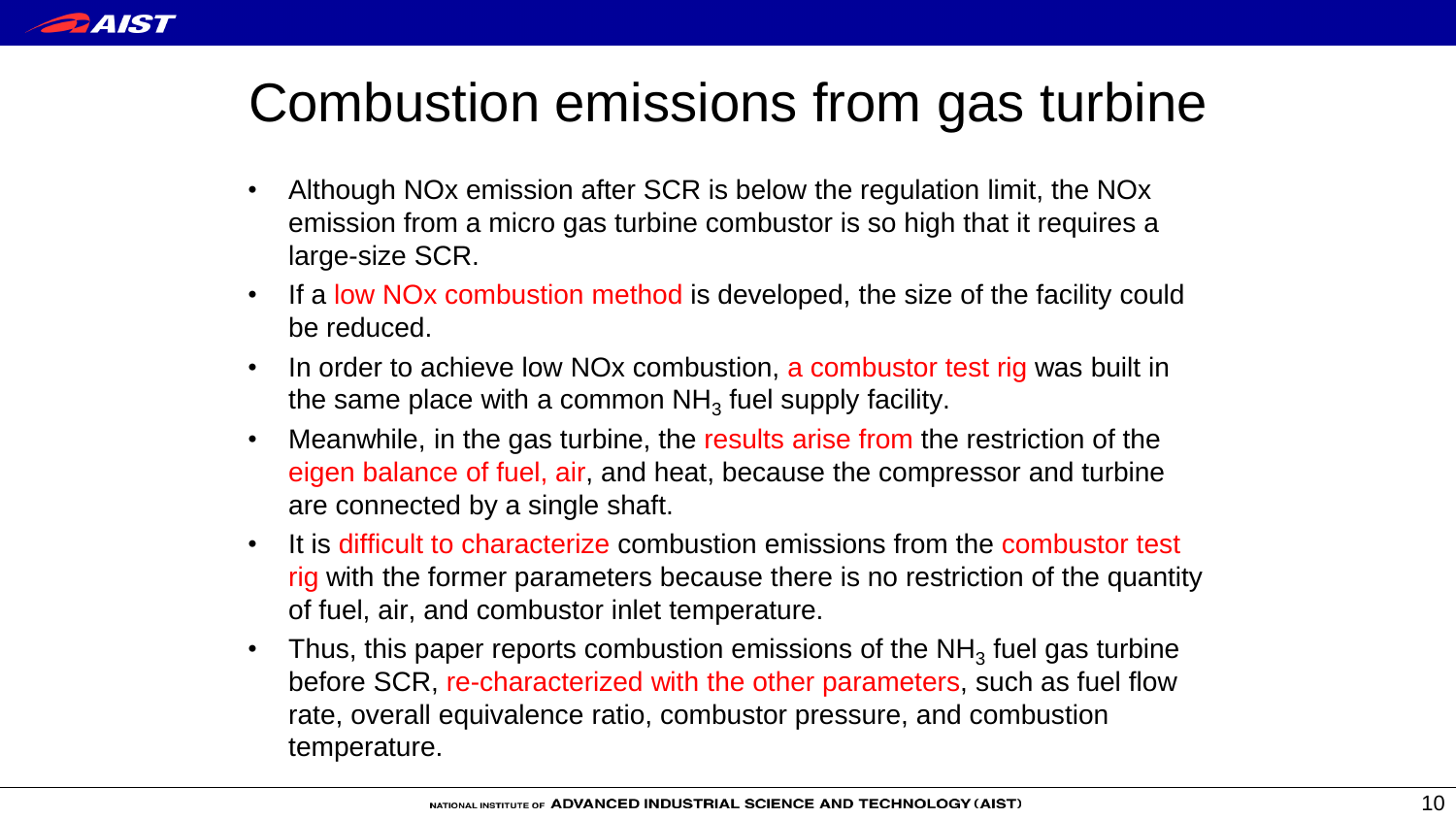

#### Eigen balance of fuel and air



- Meanwhile, in the gas turbine, the results arise from the restriction of the eigen balance of fuel, air, and heat, because the compressor and turbine are connected by a single shaft.
- It is difficult to characterize combustion emissions from the combustor test rig with the former parameters because there is no restriction of the quantity of fuel, air, and combustor inlet temperature. 0 100 200 300<br>
Heat input LHV [kJ/s]<br>
bine, the results arise from the restriction of the eigen<br>
neat, because the compressor and turbine are connected by<br>
<u>re</u> combustion emissions from the combustor test rig with<br>
bicau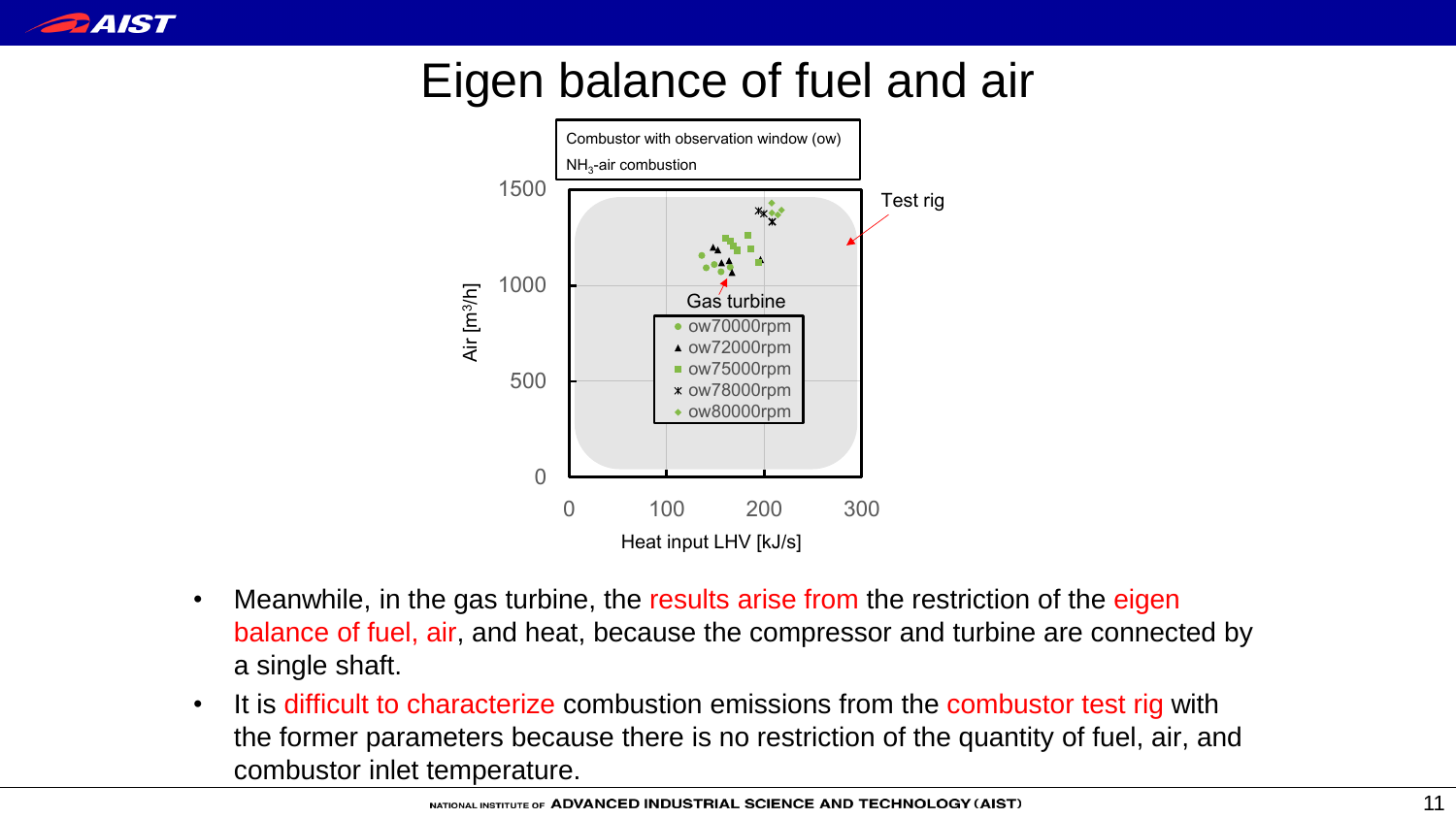

### Former reports on emissions



- In the case of  $NH<sub>3</sub>$ -air combustion, the NH<sub>3</sub> and NO emissions strongly depend on the combustor inlet temperature.
- In the case of CH<sub>4</sub>-NH<sub>3</sub>-air combustion, the emissions depend on the NH<sub>3</sub> ratio.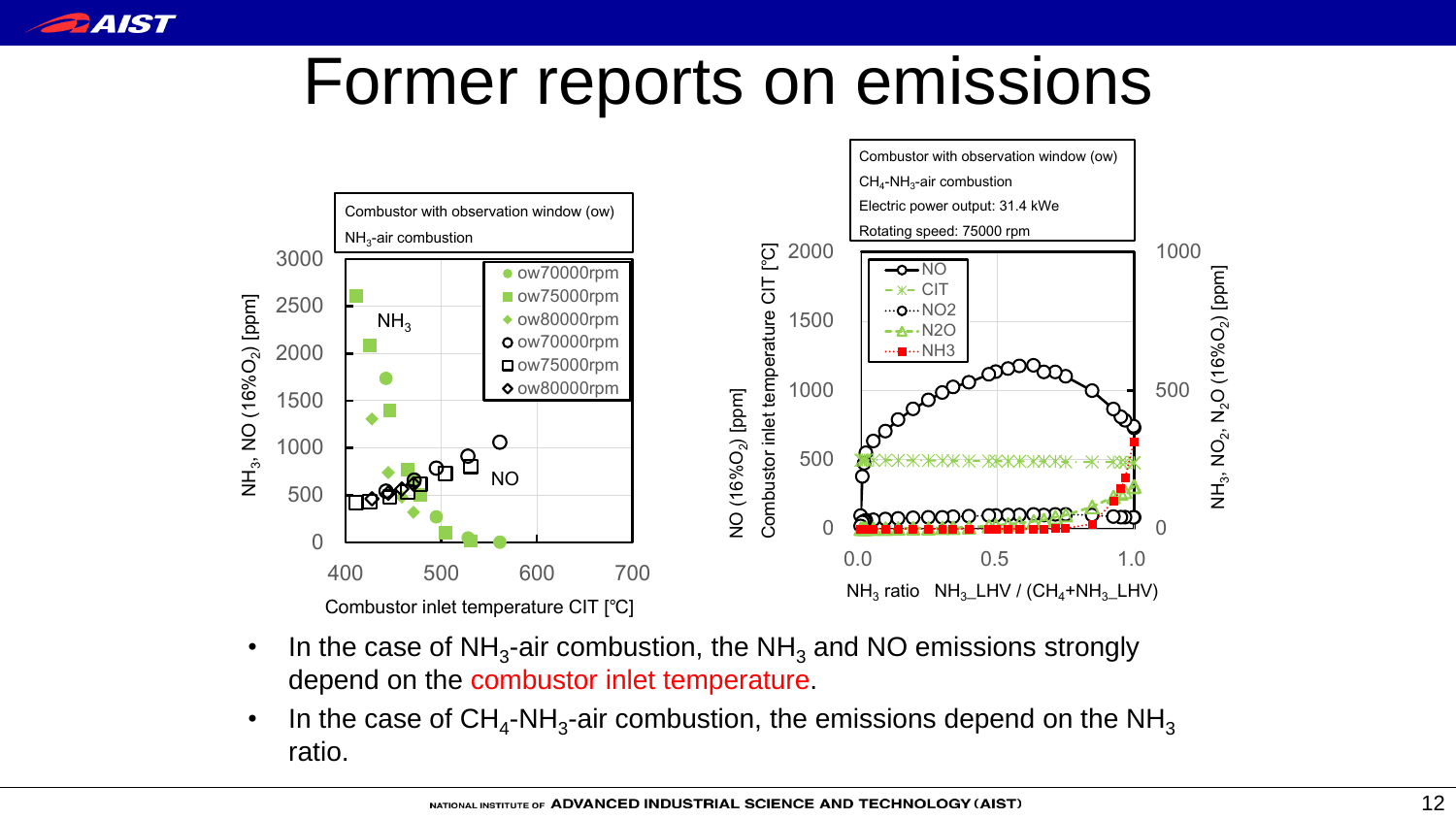

## $NO<sub>2</sub>$  and  $N<sub>2</sub>O$  emissions



- The global warming potential (GWP) of  $N<sub>2</sub>O$  is 298, and thus,  $N<sub>2</sub>O$  emission needs to be minimized.
- The  $N<sub>2</sub>O$  emission decreases with increase of combustor inlet temperature, i.e., electric power output, and stays below 46 ppm at a combustor inlet temperature of 560°C. 9, and thus,  $N_2O$  emission<br>mbustor inlet temperature,<br>m at a combustor inlet<br> $\frac{1}{13}$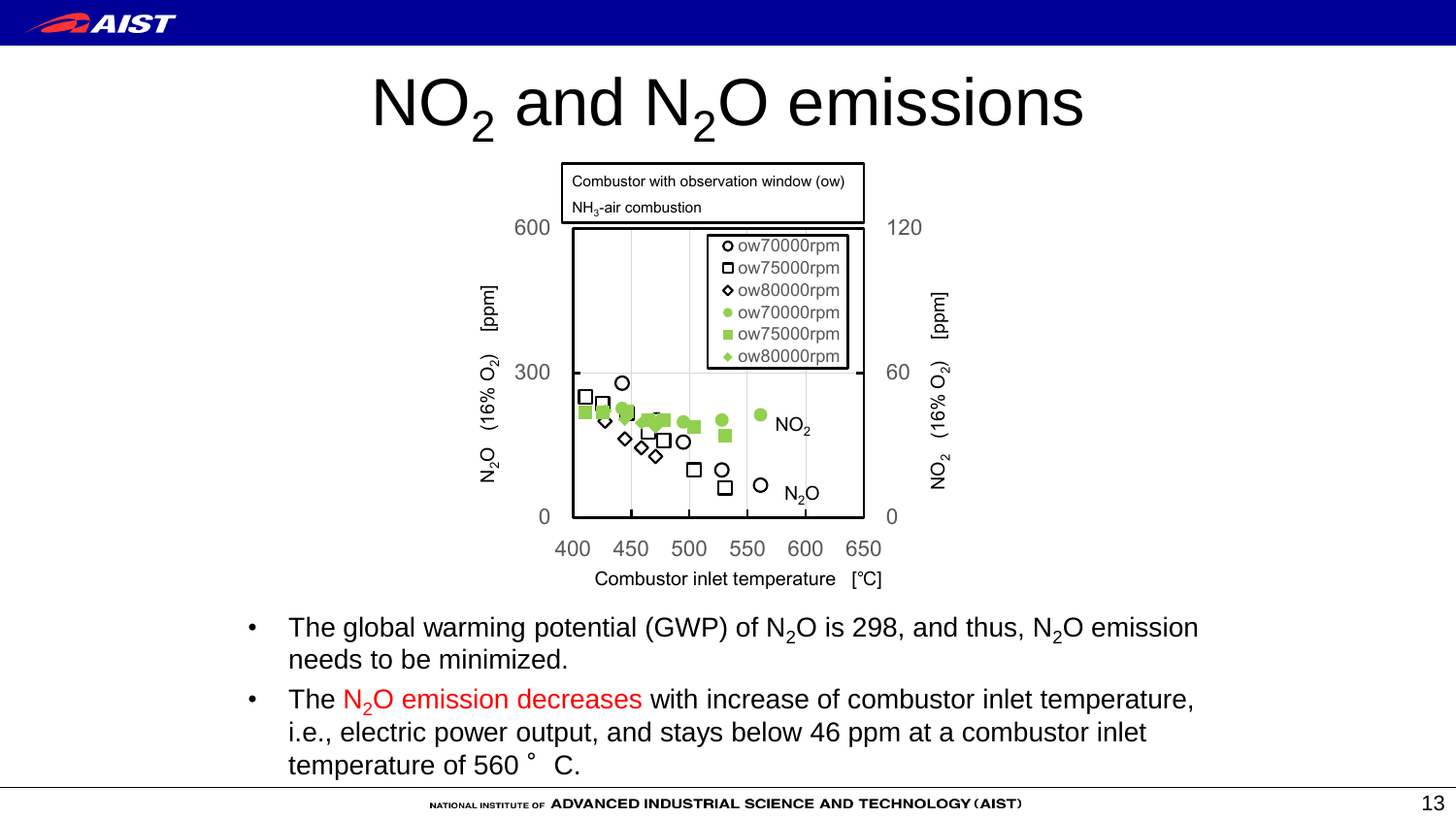

#### Combustion emissions re-characterized with the other parameters



- The emissions of NO and  $NH<sub>3</sub>$  characterized by the fuel flow rate show one set of emission pattern repeated in three heat input ranges.
- The overall equivalence ratio for 70000, 75000, and 80000 rpm were in the range 0.107–0.137, 0.117–0.157, and 0.132–0.142, respectively, which have overlaps.
- It is shown that the equivalence ratio alone does not determine the combustion emissions.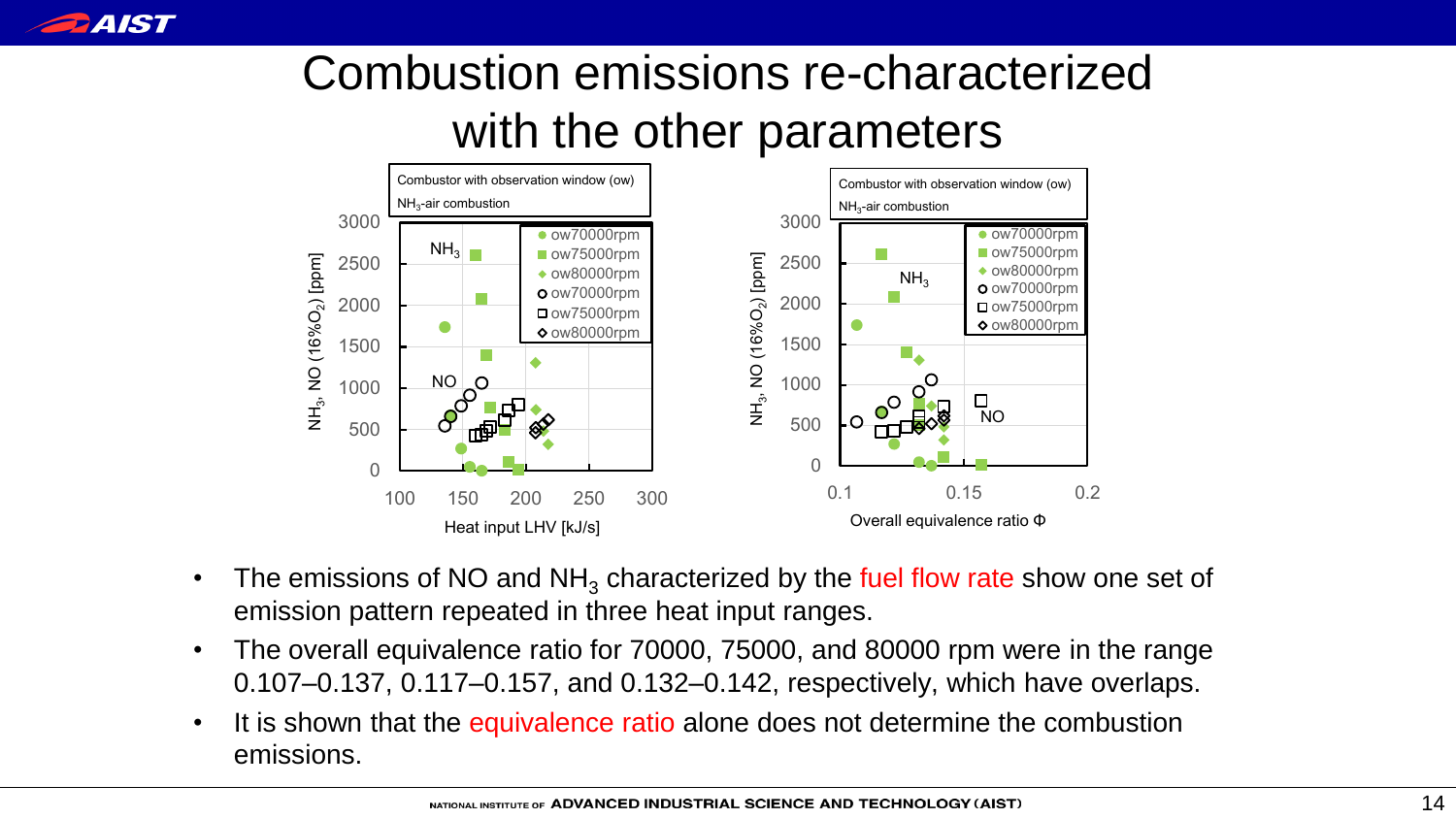

#### Combustion emissions re-characterized with the other parameters



- The combustor pressures for 70000, 75000, and 80000 rpm were in the range 285–292, 327– 337, and 369–371 kPa abs, respectively.
- It shows one set of emission patterns repeated in three pressure ranges.
- The temperature of the combustor liner is dependent upon the temperatures of the combustor inlet and combustion.
- Although the dependency is most apparent in the former reports on emissions, it arises from the eigen balance of fuel, air, and heat.
- It is expected that the accuracy of the results can be improved in the future combustor rig tests.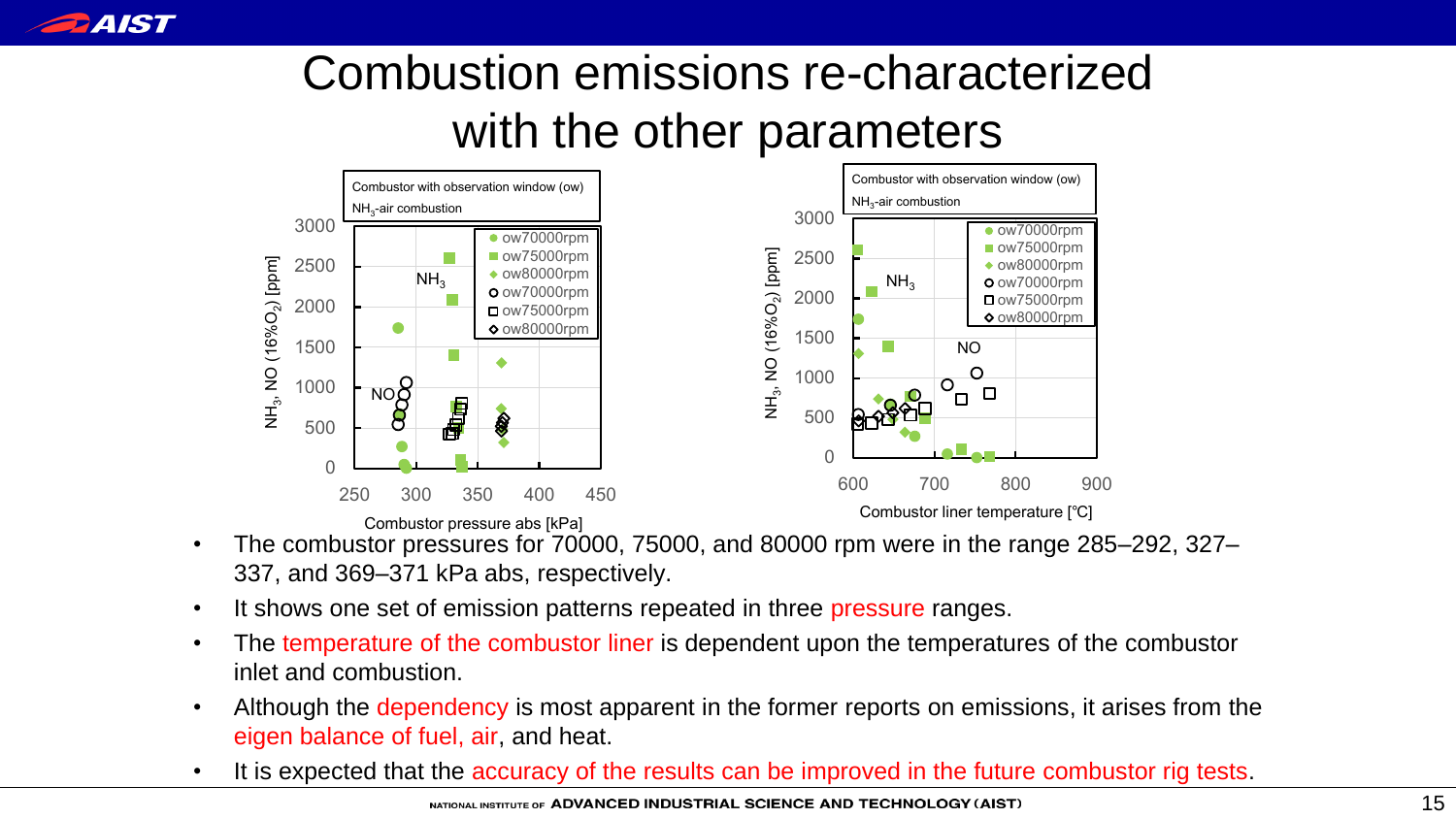

# SSIP Acknowledgement

- This work was supported by the Council for Science, Technology and Innovation (CSTI), the Cross-ministerial Strategic Innovation Promotion Program (SIP), "Energy Carriers" (Funding agency: Japan Science and Technology Agency (JST)).
- The authors also thank "Toyota Turbine and Systems Inc." for their assistance with the operation of the micro gas turbine system.